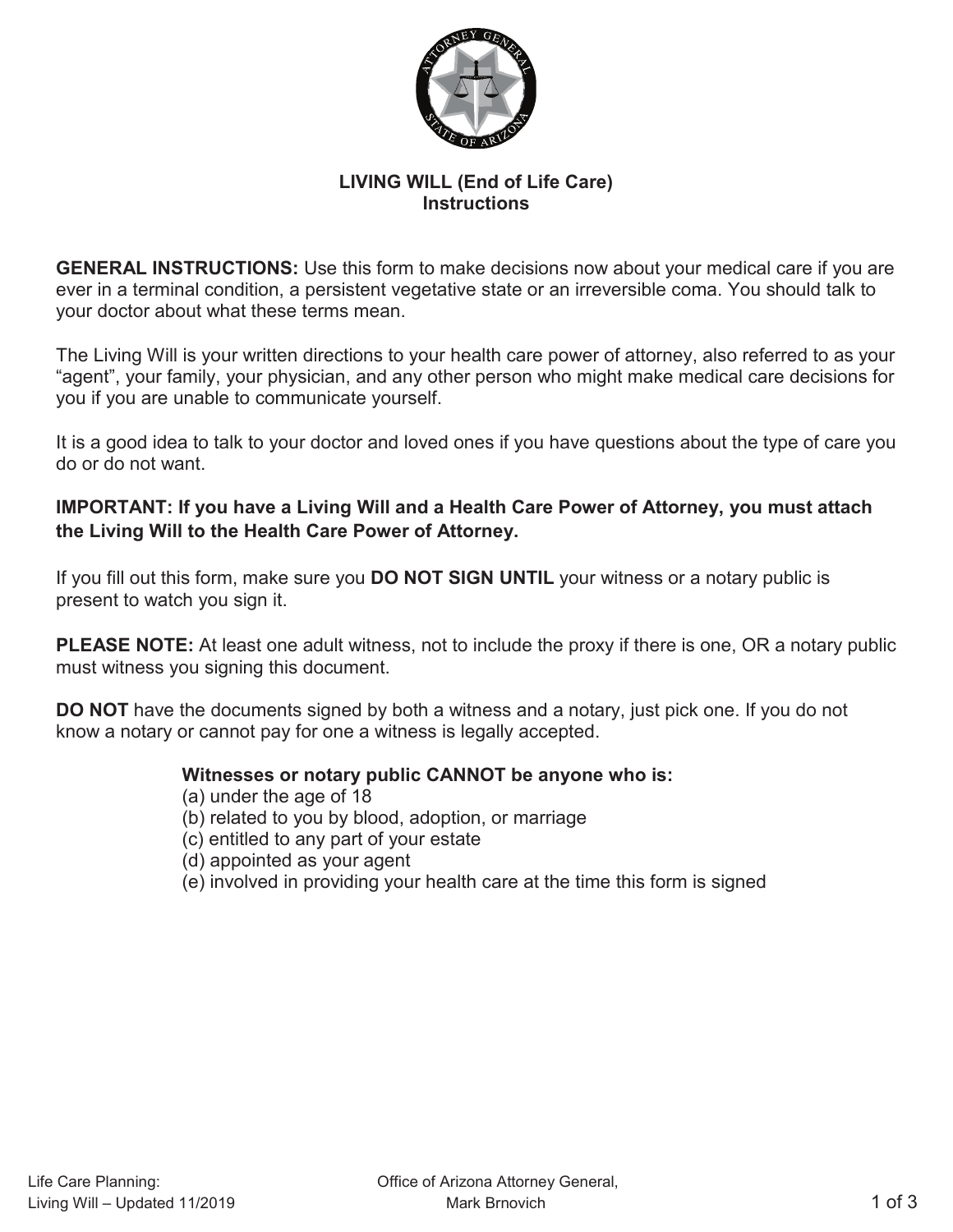## **OFFICE OF THE ARIZONA ATTORNEY GENERAL MARK BRNOVICH**

## **Living Will**

| <b>My Information (Fam the "Principal"):</b> |                |
|----------------------------------------------|----------------|
| Name:                                        | Date of Birth: |
| Address:                                     | Phone:         |
|                                              | Email:         |

Some general statements about your health care choices are listed below. If you agree with one of the statements, you should initial that statement. Read all of these statements carefully BEFORE you initial your preferred statement. You can also write your own statement concerning life-sustaining treatment and other matters relating to your health care. You may initial any combination of paragraphs 1, 2, 3 and 4, BUT if you initial paragraph 5 the others should not be initialed.

1. If I have a terminal condition I do not want my life to be prolonged, and I do not want lifesustaining treatment, beyond comfort care, that would serve only to artificially delay the moment of my death.

*\*\*Comfort care is treatment given in an attempt to protect and enhance the quality of life without artificially prolonging life.* 

- \_\_\_\_\_ 2. If I am in a terminal condition or an irreversible coma or a persistent vegetative state that my doctors reasonably feel to be irreversible or incurable, I do want the medical treatment necessary to provide care that would keep me comfortable, but I DO NOT want the following:
	- a. Cardiopulmonary resuscitation (CPR). For example: the use of drugs, electric shock and artificial breathing.
	- **LETT** b. Artificially administered food and fluids.

**My Information (I am the "Principal"):** 

- \_\_\_\_\_ c. To be taken to a hospital if at all avoidable.
- \_\_\_\_\_ 3. Regardless of any other directions I have given in this Living Will, if I am known to be pregnant, I do not want life-sustaining treatment withheld or withdrawn if it is possible that the embryo/fetus will develop to the point of live birth with the continued application of lifesustaining treatment.
- 4. Regardless of any other directions I have given in this Living Will, I do want the use of all medical care necessary to treat my condition until my doctors reasonably conclude that my condition is terminal or is irreversible and incurable or I am in a persistent vegetative state.
- \_\_\_\_\_ 5. I want my life to be prolonged to the greatest extent possible (If you initial here, you should not initial any of the others).

**PLEASE NOTE:** You can attach additional instructions on your medical care wishes that have not been included in this Living Will form. Initial or put a check mark by box A or B below. Be sure to include the attachment if you check B.

A. I HAVE NOT attached additional special instructions about End of Life Care I want.

B. I HAVE attached additional special provisions or limitations about End of Life Care I want.